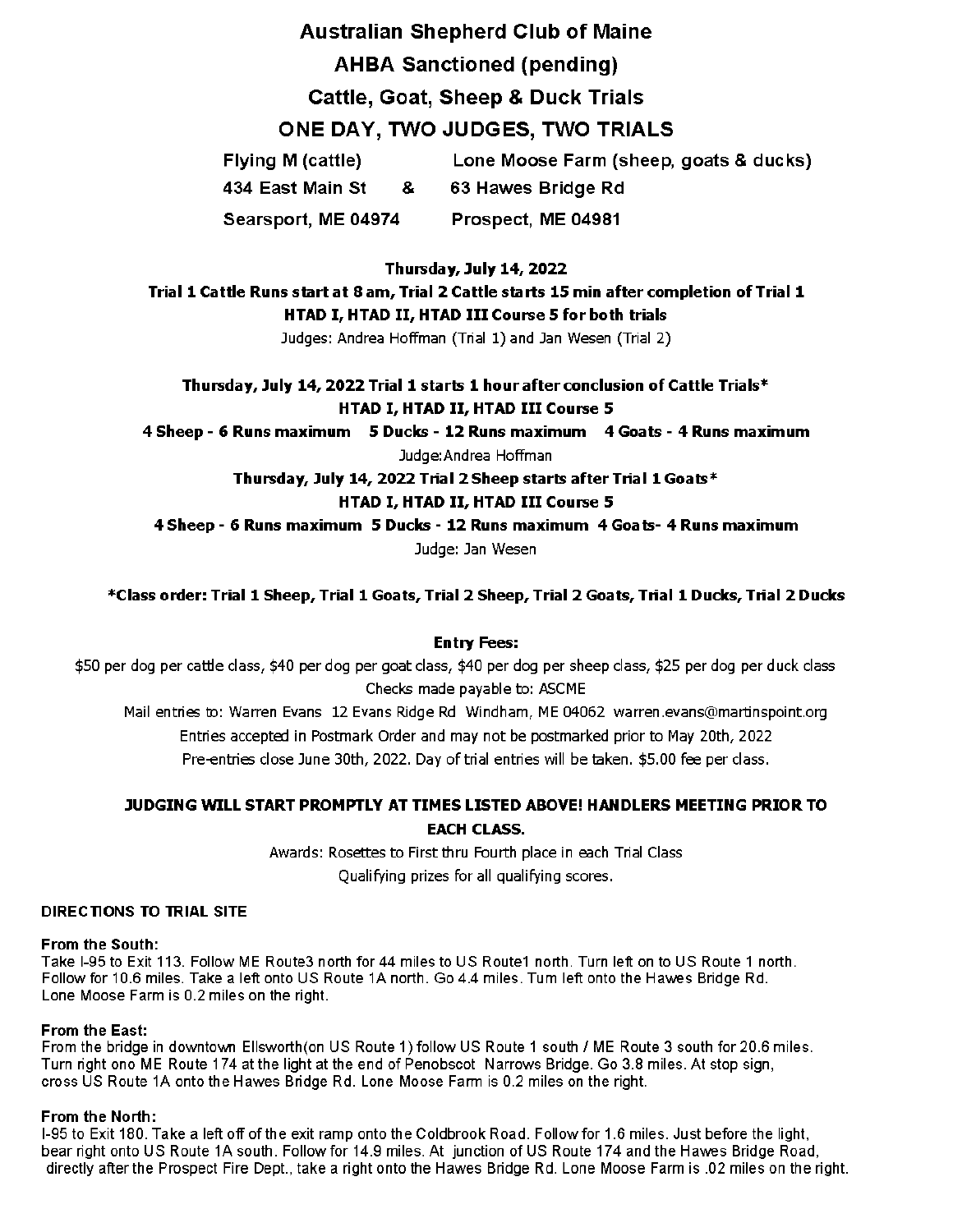| Entry Form: AMERICAN HERDING BREED ASSOCIATION SANCTIONED TRIAL                  |                                                                 |  |                                                                                                                         |  |
|----------------------------------------------------------------------------------|-----------------------------------------------------------------|--|-------------------------------------------------------------------------------------------------------------------------|--|
|                                                                                  | Dates: July 14, 2022 Sponsor: Australian Shepherd Club of Maine |  |                                                                                                                         |  |
|                                                                                  |                                                                 |  | Locations: Lone Moose Farm Prospect, ME 04981 (ducks, sheep & goats) & Flying M Searsport, ME 04974 (cattle             |  |
| Dog's Call Name: ________________________________Color:_________________________ |                                                                 |  |                                                                                                                         |  |
|                                                                                  |                                                                 |  |                                                                                                                         |  |
|                                                                                  |                                                                 |  |                                                                                                                         |  |
|                                                                                  |                                                                 |  |                                                                                                                         |  |
|                                                                                  |                                                                 |  |                                                                                                                         |  |
|                                                                                  |                                                                 |  |                                                                                                                         |  |
|                                                                                  |                                                                 |  |                                                                                                                         |  |
| Email address:                                                                   |                                                                 |  | <u> 1980 - Januar Bernard Bernard Bernard Bernard Bernard Bernard Bernard Bernard Bernard Bernard Bernard Bernard B</u> |  |

Thursday Trial 1 (Andrea) - CHECK ONE: HTAD I (cattle) \_\_ HTAD II (cattle) \_\_ HTAD III (cattle) Thursday Trial 1 (Andrea) - CHECK ONE: HTAD I (sheep) \_\_\_HTAD II (sheep) \_\_\_HTAD III (sheep) Thursday Trial 1 (Jan) - CHECK ONE: HTAD I (ducks) \_\_ HTAD II (ducks) \_\_ HTAD III (ducks) Thursday Trial 1 (Jan) - CHECK ONE:HTAD I (goats) \_\_HTAD II (goats) \_\_\_HTAD III (goats) \_\_\_ Thursday Trial 2 (Jan) - CHECK ONE: HTAD I (cattle) \_\_ HTAD II (cattle) \_\_ HTAD III (cattle) Thursday Trial 2 (Andrea) - CHECK ONE: HTAD I (goats) HTAD II (goats) \_\_ HTAD III (goats) \_\_ Thursday Trial 2 (Andrea)- CHECK ONE: HTAD I (ducks) \_\_ HTAD II (ducks) \_\_ HTAD Ill (ducks)\_ Thursday Trial 2 (Jan) - CHECK ONE: HTAD I (sheep) \_\_ HTAD II (sheep) \_\_ HTAD III (sheep) \_\_ Entry Fees: \$50 per dog per cattle class \$40 per dog per goat/ sheep class, \$25 per dog per duck class \*\$230.00 same dog, all stock, all classes **AM** & PM. Pre-entry only. Save \$80

Amount Enclosed: \_\_\_\_\_\_ Make check payable to ASCME

Mail entries to: Warren Evans 12 Evans Ridge Rd Windham, ME 04062 warren.evans@martinspoint.org Entries accepted in **Postmark Order** and may not be postmarked prior to May 30th, 2022. Pre-entries close June 30th, 2022. Day of Trial entries will be taken for a \$5/per class fee.

**AGREEMENT TO HOLD HARMLESS, WAIVER AND ASSUMPTION OR RISK:** In consideration for participation in an event sanctioned by the American Herding Breed Association (AHBA), I agree to assume all responsibility for any claim, loss or damage, of whatever kind or nature, whether to person or property, which may be caused at or near this event, either directly or indirectly, by me or the dog or dogs I have entered in or brought to this event. I agree to indemnify the AH BA, ASCME, their officers, agree to indemnify the AHBA, ASCME, their officers, directors, agents and members, and/or Greg and Laura Hamer and Cindy Reynolds, for any loss, cost or expense, including attorneys fees and costs, to which they might be subject as a result of any claim , suit, loss or damage caused in any way by any act or negligence on my part or on the part of any dog or dogs I have entered in or brought to this event. I acknowledge that while the AHBA may provide sanctioning for this event with regard to the issuing of titles, it does not have and does not exercise control over the conduct of the event or those present. I certify and represent that the dog or dogs I have entered in or brought to this event is/are not a hazard to other dogs, other animals, or to people. I further agree that I will hold the AHBA, ASCME, their officers, directors, agents and members, and/or Greg and Laura Hamer and Cindy Reynolds, harmless and defend them from any and all liability for any injury, claim, damage or loss, of whatever kind or nature, whether to person or property, caused at or near this event, whether directly or indirectly, by me or any dog I have entered in or brought to this event. I assume full responsibility and liability of the dogs !enter and certify that they are current on all vaccinations. I also agree to be responsible for paying the market value for an animal mortally injured by my dogs and for any vet bills incurred on any animals injured by mydogs(s). I understand that attendance at this event is not without risk to myself or my dog(s) because some of the dogs and livestock to which I will be exposed may be difficult to control and may be the cause of injury even when handled with the greatest amount of care.

Signature of owner/authorized agent: \_\_\_\_\_\_\_\_\_\_\_\_\_\_\_\_\_\_ Date: \_\_\_\_\_ \_

| _____ |  |
|-------|--|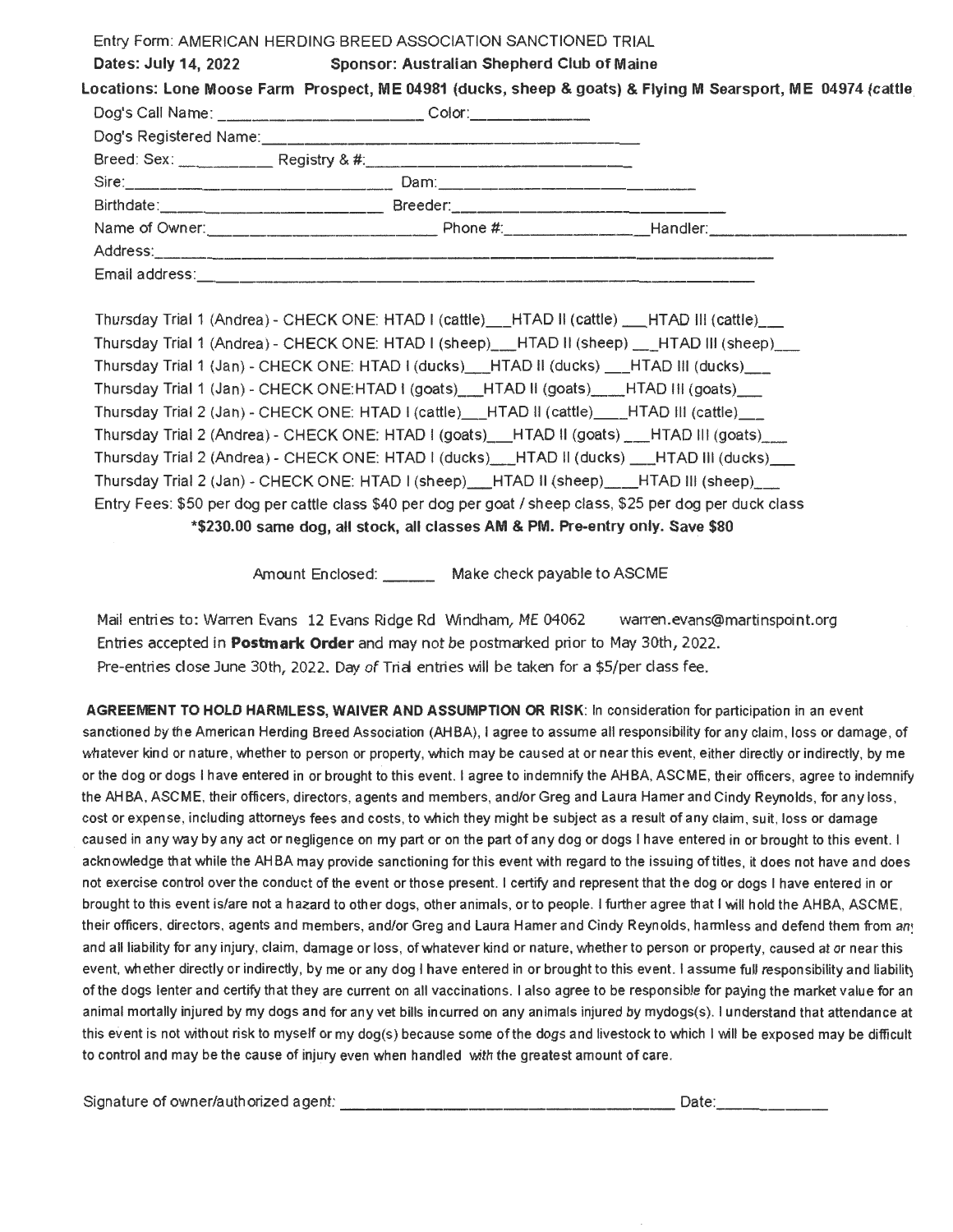#### HTAD AM COURSE 5 (Cattle, Sheep/Goats & Ducks)

THE START/TAKE PEN - ALLOTED COURSE POINTS = 15 Scoring begins from when the handler opens the gate and ends when the stock successfully clears the opening of the take pen and the take pen gate is closed.

DRIVE/FETCH THROUGH OBSTACLE 1 - ALLOTED COURSE POINTS = 15 Scoring begins when the take pen gate is closed and ends when at least one head of stock exits Obstacle 1.

CROSS DRIVE/FETCH THROUGH OBSTACLE 2 - ALLOTED COURSE POINTS = 15 Scoring starts when the stock exits Obstacle 1, and ends when at least one head of stock exits Obstacle 2.

SET-UP AND WORK AT BRIDGE (HTAD I) AND CENTER OBSTACLE (HTAD II & III) - ALLOTED COURSE POINTS = 20 Scoring begins when stock exits obstacle 2 and ends when at least one (1) head of stock passes through an imaginary line which is drawn at the exit of the bridge for HTAD I or the chute for HTAD II & III.

HOLD - ALLOTED COURSE POINTS = 10 The stock is taken to the Hold area and briefly held in place. There is no required position for dog and/or handler. Judge signals the end of Hold. Scoring begins when stock exits center obstacle and ends when the judge signals end of hold. Level I/II handlers take stock to re-pen, Level III handlers proceed with the sort.

SORT FOR LEVEL III ONLY - ALLOTTED COURSE POINTS = 10 Gate sort or shed, judge's choice.

CONTROL TO AND RE-PEN - ALLOTED COURSE POINTS = 15 Scoring begins after the Hold obstacle and ends when the handler closes the re-pea gate.

TIE BREAKERS - 1st- Take Pen 2nd - Center Obstacle 3rd - Time

HTAD II and HTAD Handler lines are marked on course map.

#### HTAD PM COURSE 5 (Cattle, Sheep/Goats & Ducks)

THE START/GATHER - ALLOTED COURSE POINTS = 15 Scoring begins when the dog is released and ends when the dog moves the stock past the HTAD III Handler's line. HTAD I handlers may start their gather from whatever position or distance is best for their dogs. Handler may leave their dog anywhere in the arena and reposition themselves before they send their dog. HTAD II handlers leave dog at cone and go 1/2 way towards stock. HTAD III handler sets their dog at cone, handler stays at Center Pen and sends dog to gather.

DRIVE/FETCH THROUGH OBSTACLE 1 - ALLOTED COURSE POINTS = 15 Scoring begins when stock passes HTAD III Handler's line and eads when at least one head of stock exits Obstacle 1.

CROSS DRIVE/FETCH THROUGH OBSTACLE 2 - ALLOTED COURSE POINTS = 15 Scoring starts when the stock exits Obstacle 1, and ends when at least one head of stock exits Obstacle 2..

SET-UP AND WORK AT BRIDGE (HTAD I) AND CENTER PEN (HTAD II & III) - ALLOTED COURSE POINTS = 20 Scoriag begins when stock exit Obstacle 2 and ends when at least one head of stock exits the bridge for HTAD I or enters the pen and the gate is closed for HTAD II & III. HTAD II & III handlers may not open the gate until stock has been attempted, or exited, Obstacle 2. There are no restrictions on where any handler may stand when working the Center Pen. The Center Pen gate must be closed before moving on to Hold task.

HOLD - ALLOTED COURSE POINTS = 10 The stock is taken to the Hold area and briefly held in place. There is no required position for dog and/or handler. Judge signals the end of Hold. Scoring begins when stock exits center obstacle and ends when the judge signals end of Hold. Level I/II handlers take stock to re-pen, Level III handlers proceed with the Sort.

SORT - FOR LEVEL III ONLY - ALLOTTED COURSE POINTS = 10 Gate sort or shed, judge's choice.

CONTROL TO AND RE-PEN - ALLOTED COURSE POINTS = 15 Scoring begins after the Hold obstacle and ends when the handler closes the re-pen gate.

TIE BREAKERS - 1st- Center Pen 2nd - Gather 3rd - Time

HTAD II and HTAD Handler lines are marked on course map.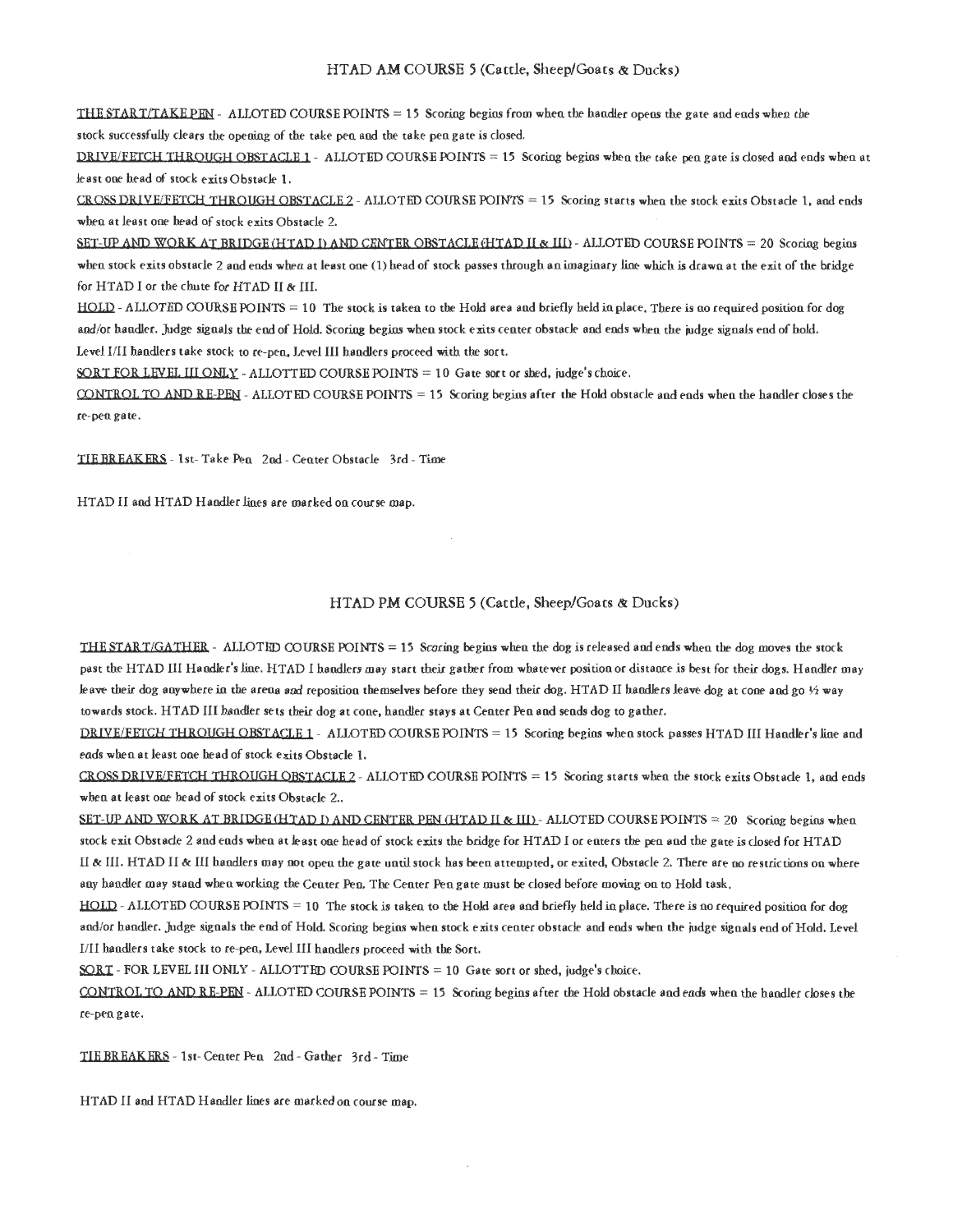

July 14, 2022  $HTAD I, II, III.$  Cattle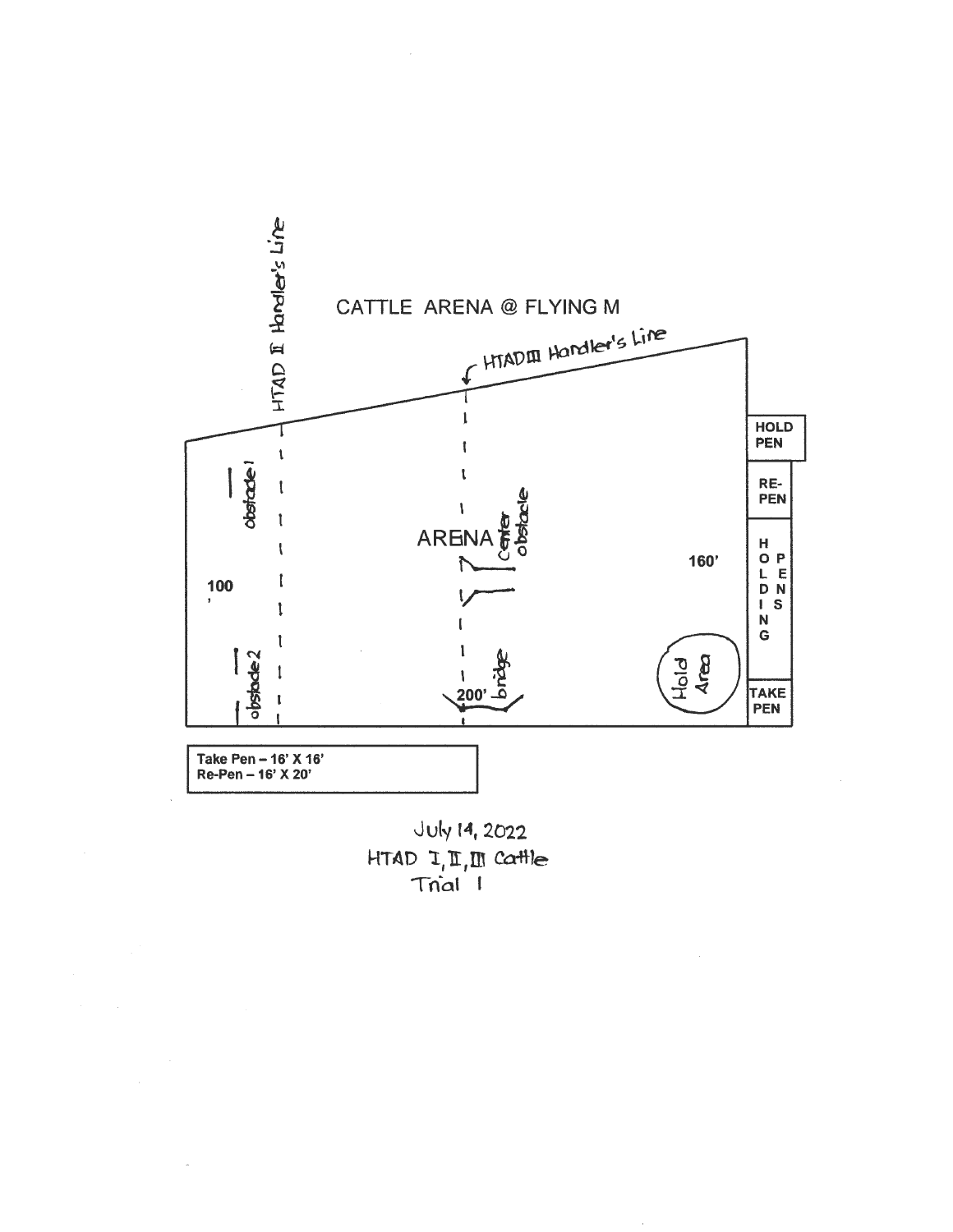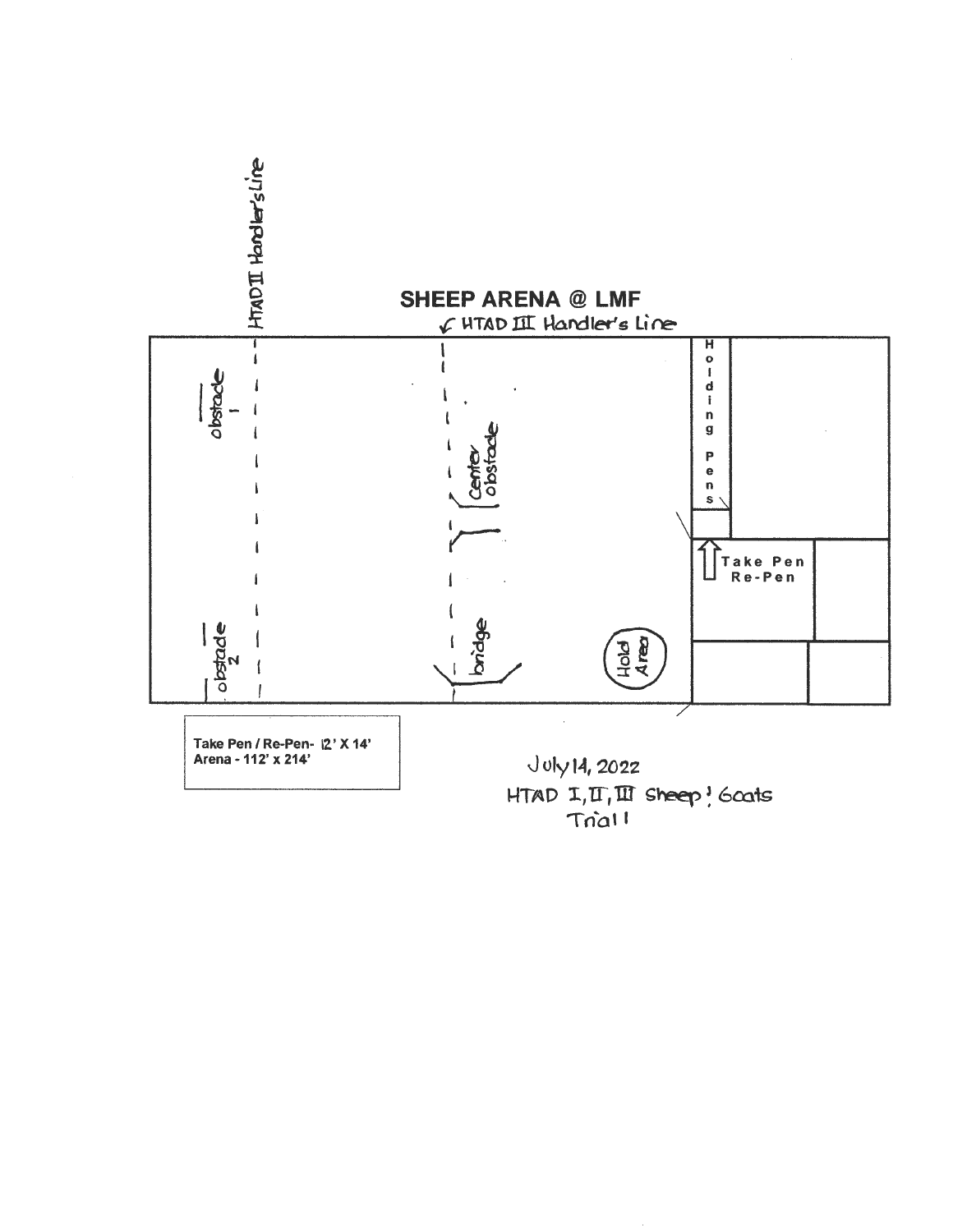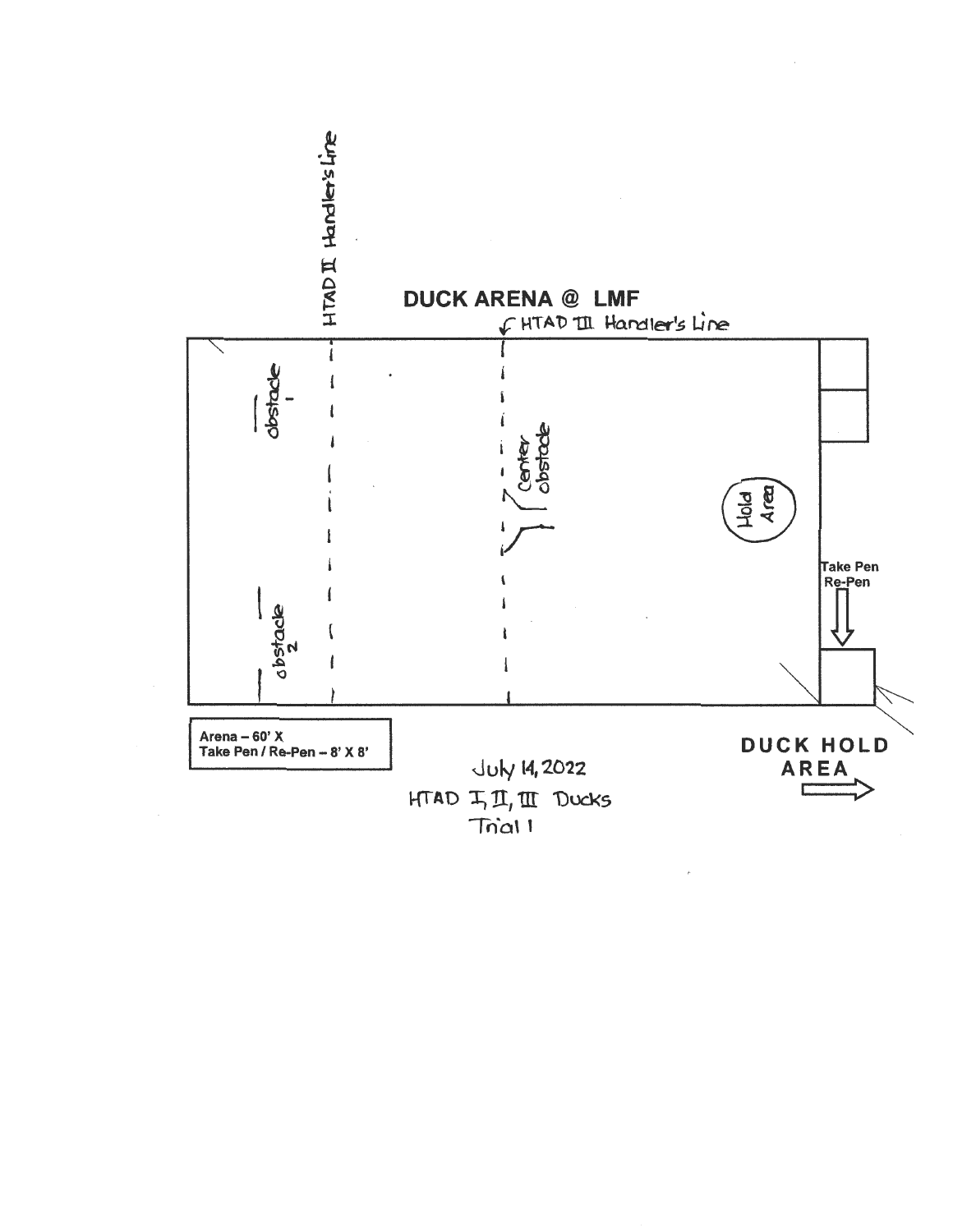

July 14, 2022  $HTADI, II, III$  Cattle Trial 2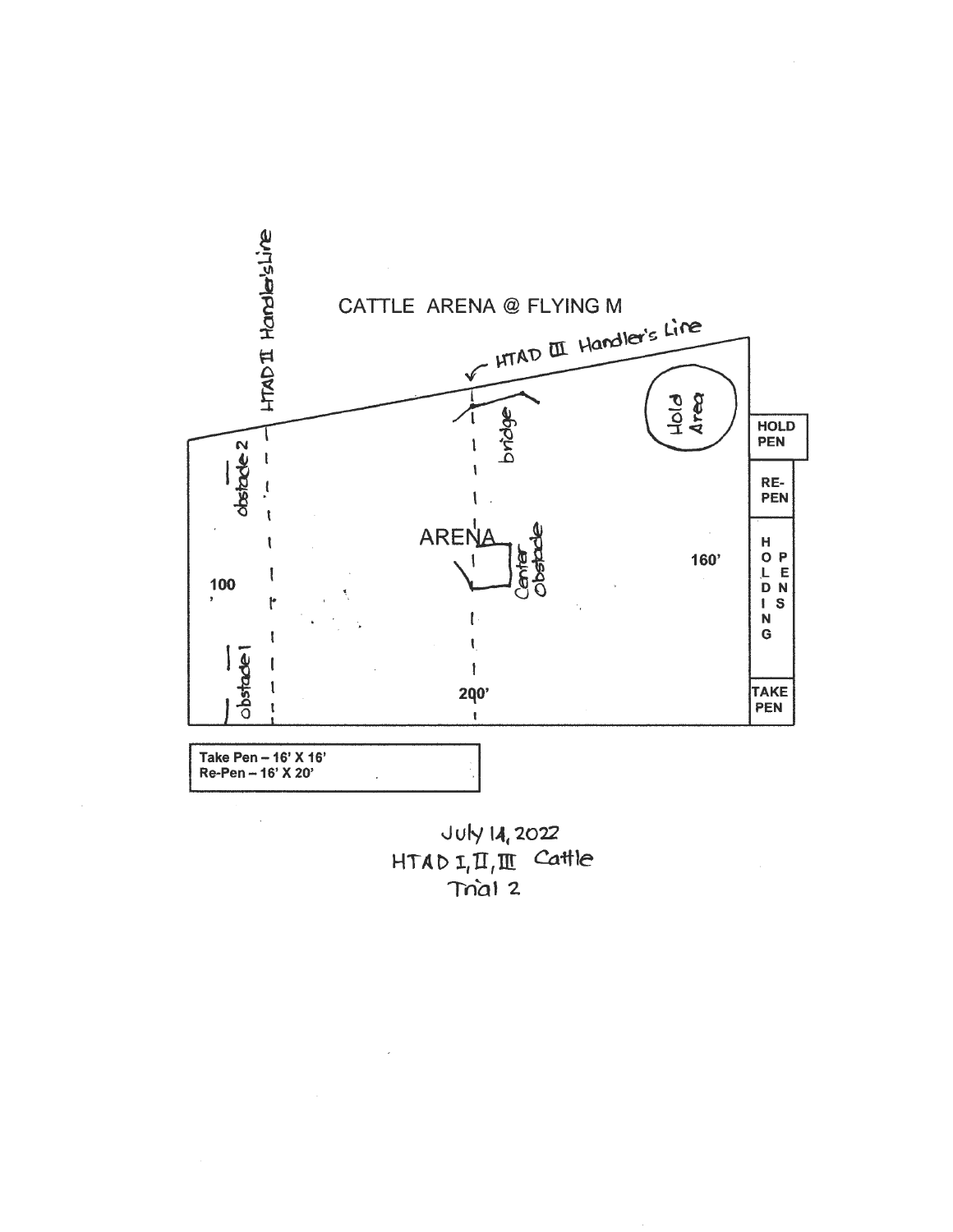

 $\bar{A}$